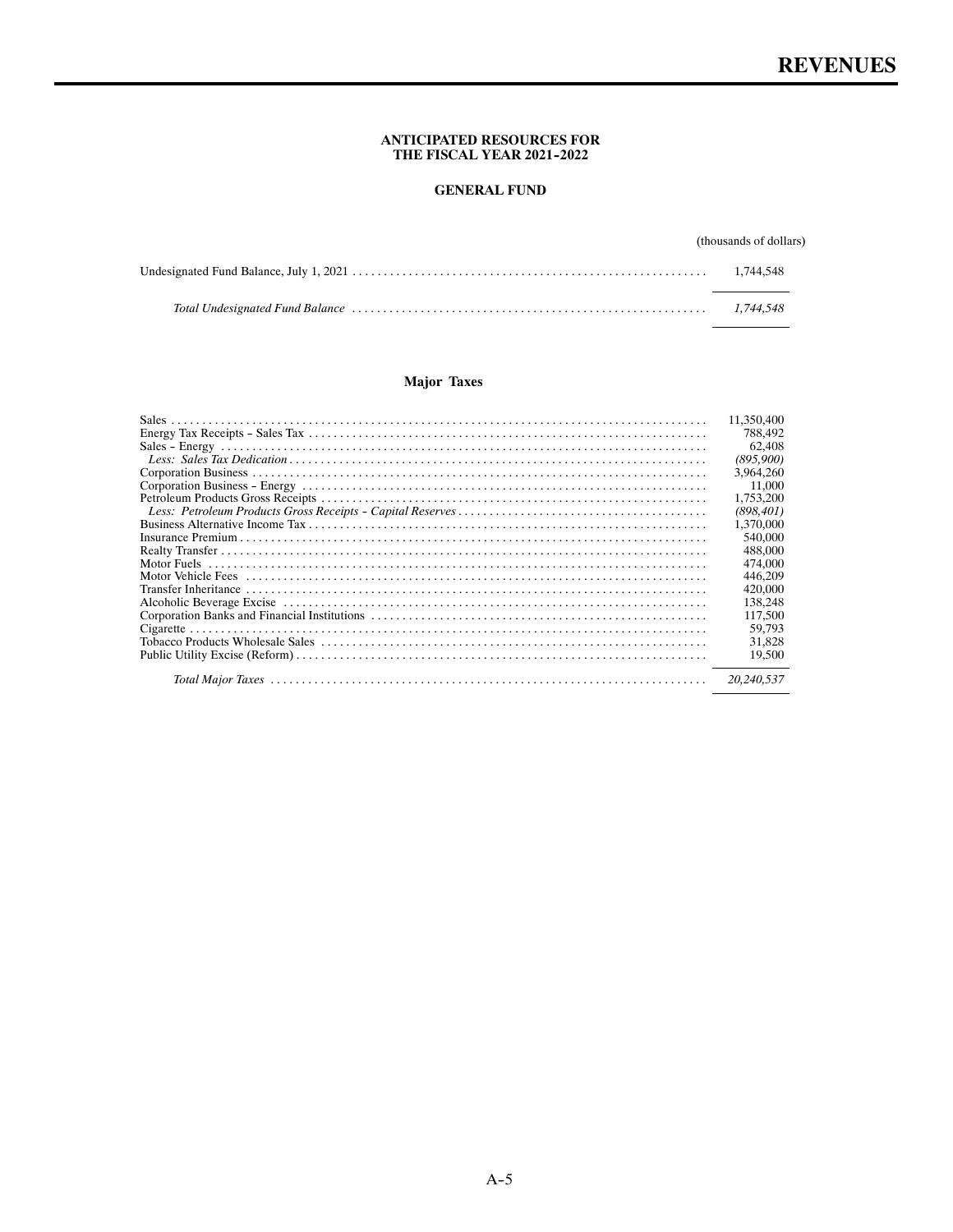(thousands of dollars)

| <b>Executive Branch--</b>                                            |                 |
|----------------------------------------------------------------------|-----------------|
| Department of Agriculture:                                           |                 |
|                                                                      | 366             |
|                                                                      | 2               |
|                                                                      | 368             |
| Department of Banking and Insurance:                                 |                 |
|                                                                      | 30              |
|                                                                      | 13,145          |
|                                                                      | 1,900           |
|                                                                      | 1,300<br>50     |
|                                                                      | 600             |
|                                                                      | 50,000          |
|                                                                      | 38,535          |
|                                                                      | 29,467          |
|                                                                      | 3,900           |
|                                                                      | 138,927         |
| Department of Children and Families:                                 |                 |
|                                                                      | 275             |
|                                                                      | 13,500<br>1,350 |
|                                                                      | 1,150           |
|                                                                      |                 |
|                                                                      | 16,275          |
| Department of Community Affairs:                                     |                 |
| Affordable Housing and Neighborhood Preservation - Fair Housing      | 16,035          |
|                                                                      | 17,134          |
|                                                                      | 17,755          |
|                                                                      | 11,057<br>750   |
|                                                                      |                 |
|                                                                      | 62,731          |
|                                                                      |                 |
| Department of Education:                                             |                 |
|                                                                      | 120             |
|                                                                      | 1,086<br>4,027  |
|                                                                      | 890             |
|                                                                      | 4,554           |
|                                                                      | 10,677          |
| Department of Environmental Protection:                              |                 |
|                                                                      | 7,900           |
|                                                                      | 3,500           |
|                                                                      | 850             |
|                                                                      | 1,900           |
|                                                                      | 1,800           |
|                                                                      | 182             |
|                                                                      | 5,000<br>150    |
|                                                                      | 3,100           |
|                                                                      | 170             |
|                                                                      | 2,700           |
|                                                                      | 650             |
|                                                                      | 12,570          |
|                                                                      | 30              |
|                                                                      | 2,200<br>50     |
|                                                                      | 885             |
|                                                                      | 150             |
|                                                                      | 5,250           |
| New Jersey Pollutant Discharge Elimination System/Stormwater Permits | 16,700          |
|                                                                      | 4,300           |
|                                                                      | 60<br>4,400     |
|                                                                      | 75              |
|                                                                      | 3,300           |
|                                                                      | 175             |
|                                                                      | 300             |
|                                                                      | 3,100           |
|                                                                      | 1,000           |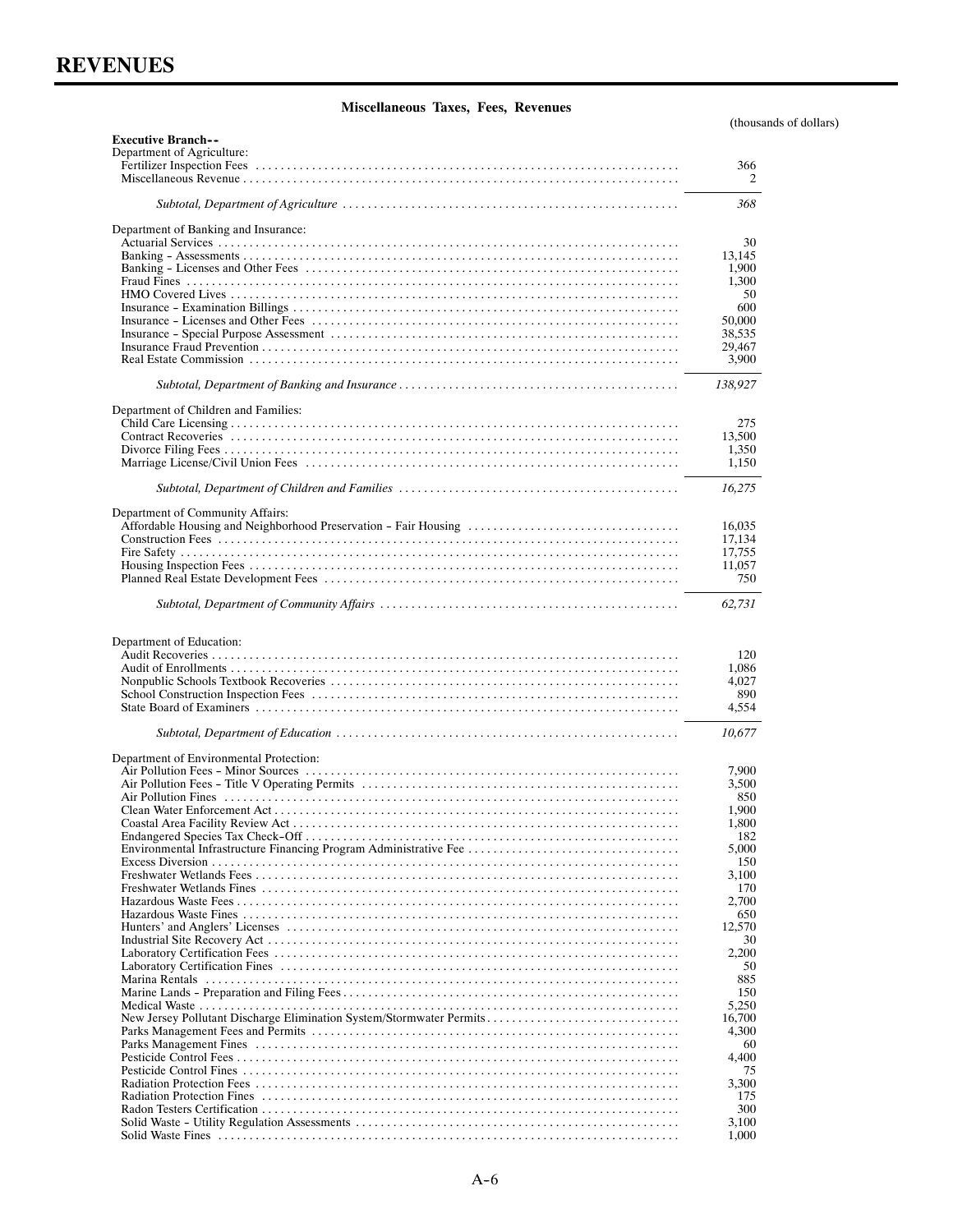| (thousands of dollars)                                           |              |
|------------------------------------------------------------------|--------------|
|                                                                  | 5,700        |
|                                                                  | 200          |
|                                                                  | 3,800        |
|                                                                  | 1,700        |
|                                                                  | 100          |
|                                                                  | 1,500        |
|                                                                  | 500          |
|                                                                  | 2,425        |
|                                                                  | 1,303        |
|                                                                  | 210<br>3,100 |
|                                                                  | 30           |
|                                                                  | 1,100        |
|                                                                  | 125          |
|                                                                  |              |
|                                                                  | 104,240      |
| Department of Health:                                            |              |
|                                                                  | 6,000        |
|                                                                  | 128,502      |
|                                                                  | 1,200        |
|                                                                  | 5,000        |
|                                                                  | 79,642       |
|                                                                  | 220,344      |
|                                                                  |              |
| Department of Human Services:                                    |              |
|                                                                  | 15,631       |
|                                                                  | 196,972      |
|                                                                  | 26,649       |
|                                                                  | 186,208      |
|                                                                  | 5,425        |
|                                                                  | 12,792       |
|                                                                  | 44,881       |
|                                                                  | 488,558      |
|                                                                  |              |
| Department of Labor and Workforce Development:                   |              |
|                                                                  | 100          |
|                                                                  | 2.028        |
|                                                                  | 14,067       |
|                                                                  | 6,858        |
|                                                                  | 23,053       |
| Department of Law and Public Safety:                             |              |
|                                                                  | 4,199        |
|                                                                  | 556          |
|                                                                  | 830          |
|                                                                  | 1,100        |
| Elevator, Escalator and Moving Walkway Mechanics Licensing Board | 41           |
|                                                                  | 1,300        |
|                                                                  | 250          |
|                                                                  | 700<br>25    |
|                                                                  | 3            |
|                                                                  | 258          |
|                                                                  | 2.000        |
|                                                                  | 36,394       |
|                                                                  | 405          |
| State Board of Audiology and Speech-Language Pathology Advisory  | 543          |
|                                                                  | 1            |
|                                                                  | 57           |
|                                                                  | 495          |
|                                                                  | 563          |
|                                                                  | 77           |
|                                                                  | 2,093        |
|                                                                  | 207<br>545   |
|                                                                  | 225          |
|                                                                  | 95           |
|                                                                  | 45           |
|                                                                  | 2,070        |
|                                                                  | 180          |
|                                                                  | 5,625        |
|                                                                  | 495          |
|                                                                  | 203          |
|                                                                  | 21           |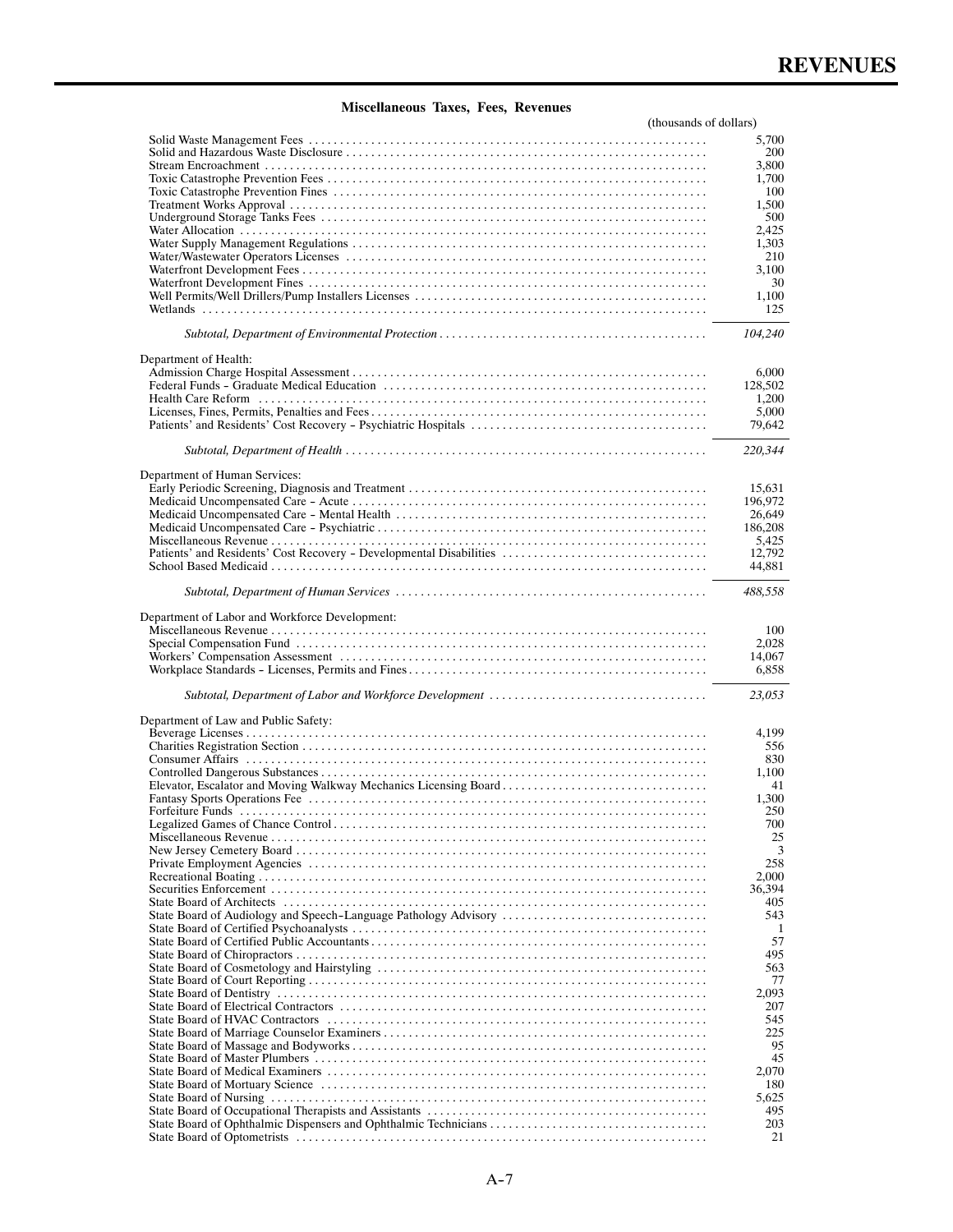|                                                                                | (thousands of dollars) |
|--------------------------------------------------------------------------------|------------------------|
|                                                                                | 2                      |
|                                                                                | 540                    |
|                                                                                | 585<br>$\overline{4}$  |
|                                                                                | 720                    |
|                                                                                | 135                    |
|                                                                                | 50                     |
|                                                                                | 642                    |
|                                                                                | 252                    |
|                                                                                | 72<br>50               |
|                                                                                | 3,696                  |
|                                                                                | 333                    |
|                                                                                | 185                    |
|                                                                                | 3,372                  |
|                                                                                | 2,612                  |
|                                                                                | 74,851                 |
| Department of Military and Veterans' Affairs:                                  |                        |
|                                                                                | 51,000                 |
|                                                                                |                        |
| Department of Transportation:                                                  | 965                    |
|                                                                                | 2,500                  |
|                                                                                | 24.500                 |
|                                                                                | 350                    |
|                                                                                | 400<br>81,965          |
|                                                                                | 300                    |
|                                                                                | 1,900                  |
|                                                                                | 40                     |
|                                                                                | 740                    |
|                                                                                | 113,660                |
| Department of the Treasury:                                                    |                        |
|                                                                                | 156,000                |
|                                                                                | 4,826<br>32,052        |
|                                                                                | 20,000                 |
|                                                                                | 8,770                  |
|                                                                                | 1,150                  |
|                                                                                | 1,900                  |
|                                                                                | 33,780                 |
|                                                                                | 1,901<br>99,843        |
| Higher Education Capital Improvement Fund - Debt Service Recovery              | 24,160                 |
|                                                                                | 122,000                |
|                                                                                | 5,400                  |
|                                                                                | 3,450                  |
|                                                                                | 40,665                 |
|                                                                                | 2,543                  |
|                                                                                | 4,000                  |
|                                                                                | 720<br>144,000         |
|                                                                                | 5,166                  |
|                                                                                | 13,000                 |
|                                                                                | 7,250                  |
|                                                                                | 36,000                 |
|                                                                                | 48,000                 |
|                                                                                | 1,000                  |
|                                                                                | 127,086<br>10,400      |
|                                                                                | 955,062                |
| Other Sources:                                                                 |                        |
|                                                                                | 3,000                  |
| <b>Interdepartmental Accounts--</b>                                            |                        |
| Interdepartmental Accounts:                                                    |                        |
| Administration and Investment of Pension and Health Benefit Funds - Recoveries | 2,810<br>300           |
|                                                                                | 113,130                |
|                                                                                |                        |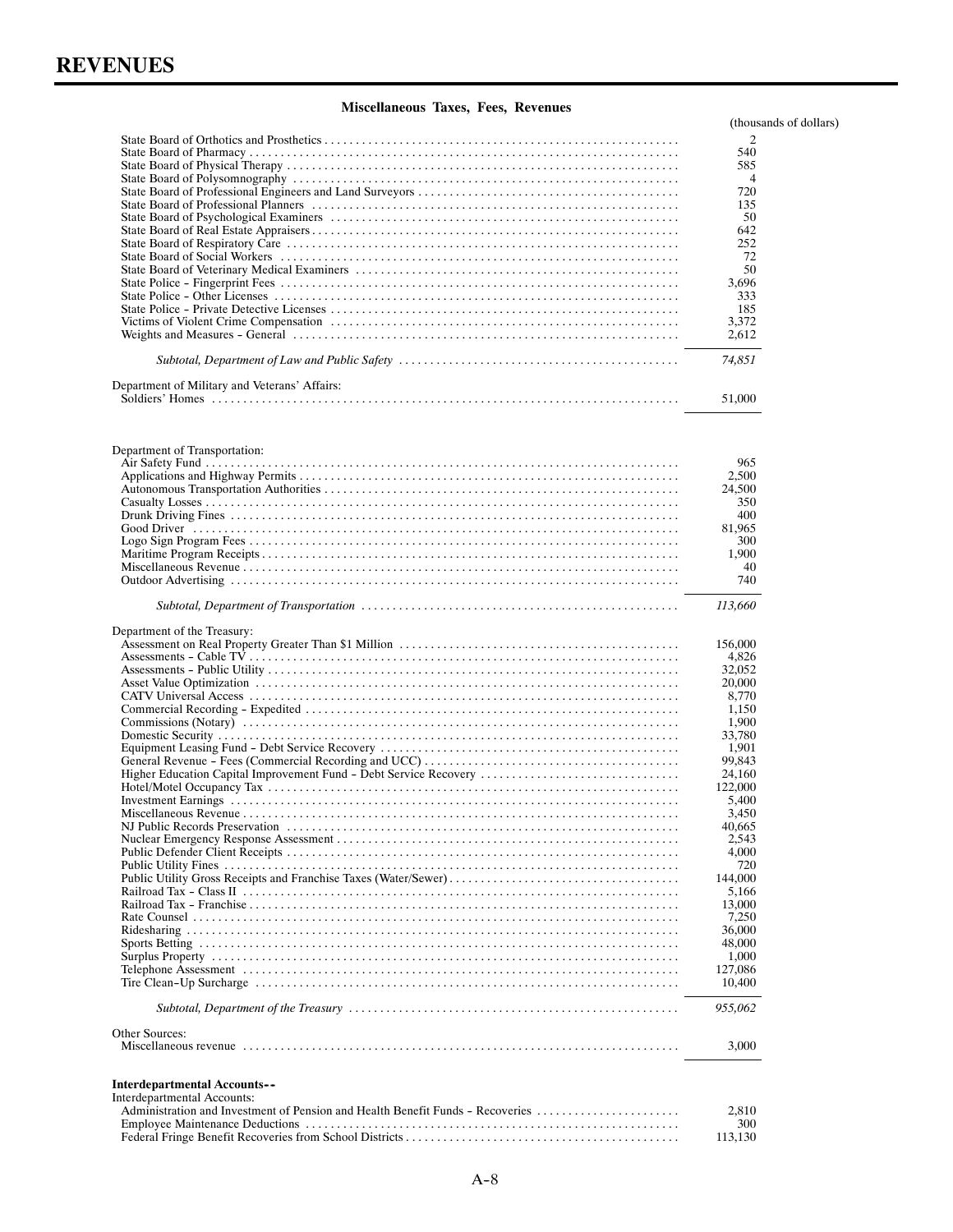|                                                                              | (thousands of dollars) |  |
|------------------------------------------------------------------------------|------------------------|--|
| Fringe Benefit Recoveries from Colleges and Universities/University Hospital | 283,562                |  |
|                                                                              | 546.112                |  |
|                                                                              | 12,400                 |  |
|                                                                              | 2,950                  |  |
|                                                                              | 66,465                 |  |
|                                                                              | 1,027,729              |  |
| --Iudicial Branch.<br>The Judiciary:                                         |                        |  |
|                                                                              | 38,259                 |  |
| Pretrial Services Program - 21st Century Justice Improvement Fund            | 16,000                 |  |
|                                                                              | 54.259                 |  |
|                                                                              | 3.344.734              |  |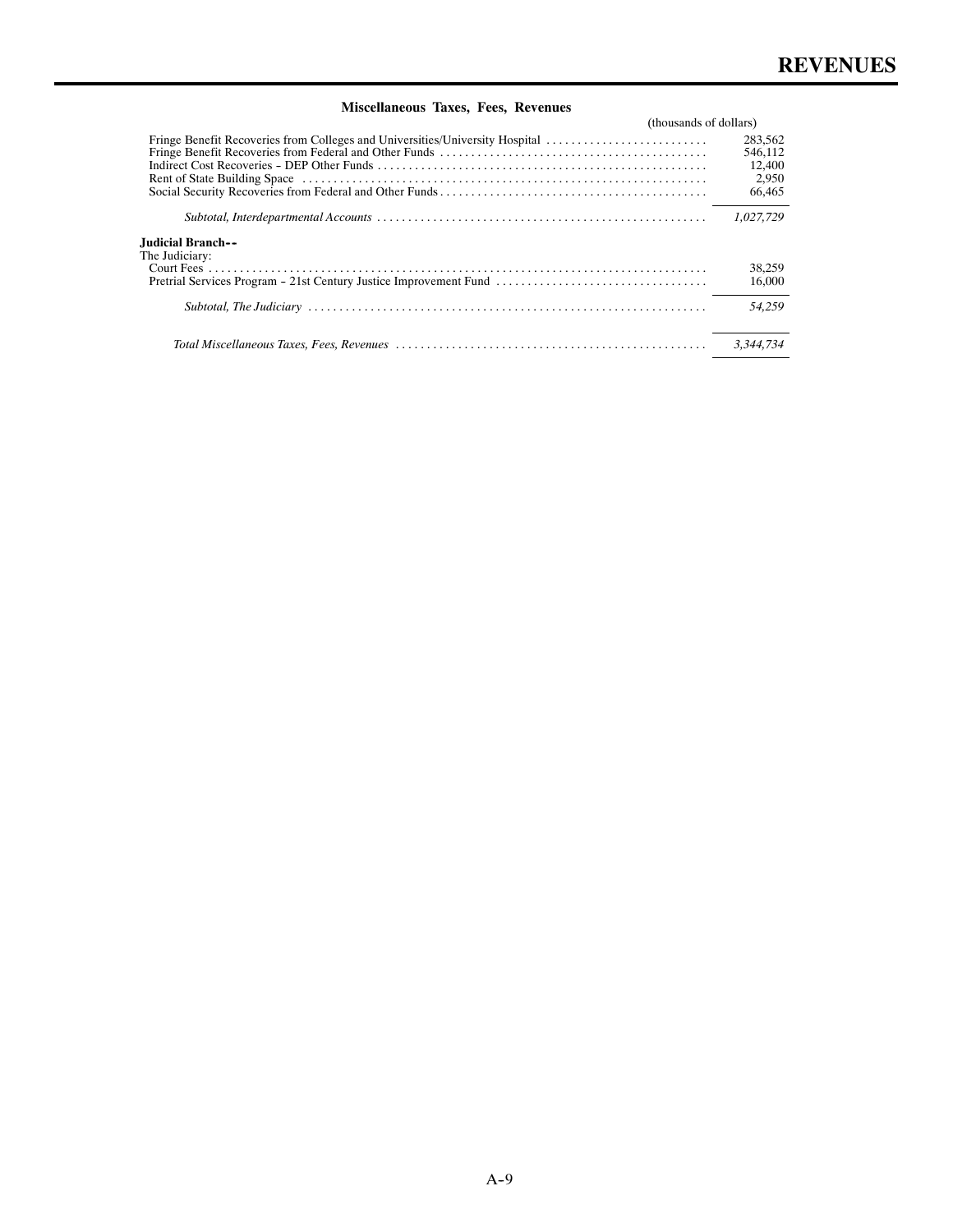## **Interfund Transfers**

(thousands of dollars)

|                                                                          | -1<br>27<br>3  |
|--------------------------------------------------------------------------|----------------|
|                                                                          |                |
|                                                                          |                |
|                                                                          |                |
|                                                                          | 3              |
|                                                                          | 40,122         |
|                                                                          | 5,272          |
|                                                                          | 6.113          |
|                                                                          | 19.749         |
|                                                                          | 8              |
|                                                                          | 4              |
|                                                                          | 10             |
|                                                                          | 3              |
|                                                                          | 3              |
|                                                                          | 8.000          |
|                                                                          | 89             |
| NJ Bridge Rehab. and Improvement and R.R. Right-of-Way Preservation Fund | 4              |
|                                                                          | 1              |
|                                                                          | 17,833         |
|                                                                          | 32.712         |
|                                                                          | 1,059          |
|                                                                          | 2,691          |
|                                                                          | $\overline{1}$ |
|                                                                          | 39,223         |
|                                                                          | 1,335          |
|                                                                          | 1.556          |
|                                                                          | 6              |
|                                                                          | 11,114         |
|                                                                          | 8              |
|                                                                          | 210,000        |
|                                                                          | 3              |
|                                                                          | 4,218          |
|                                                                          | 67,650         |
|                                                                          | $\overline{1}$ |
|                                                                          | 4.715          |
|                                                                          |                |
|                                                                          | 2,866          |
|                                                                          | 476,403        |
|                                                                          | 24,061,674     |
|                                                                          | 25,806,222     |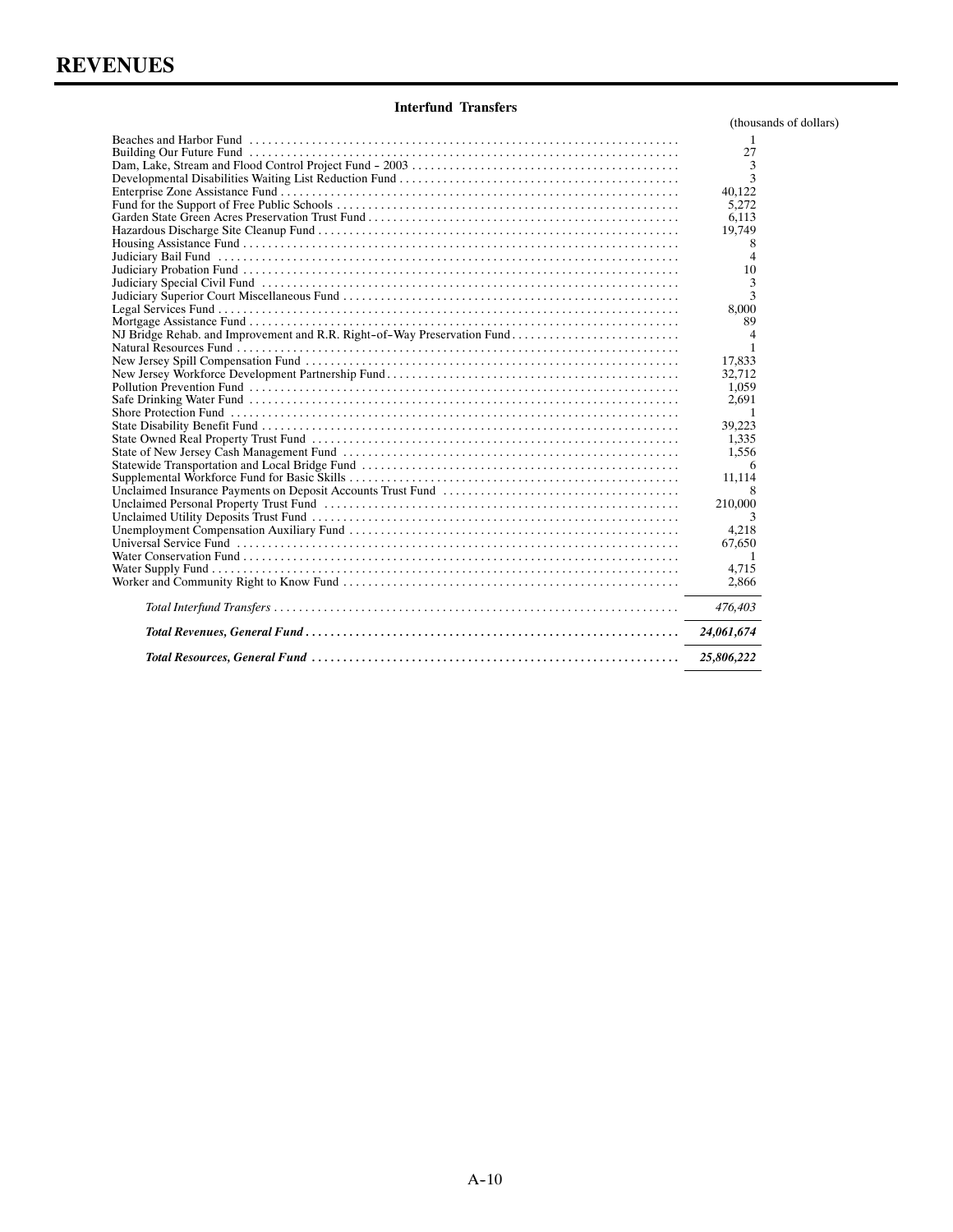### (thousands of dollars)

#### PROPERTY TAX RELIEF FUND

#### CASINO CONTROL FUND

| 62.391 |
|--------|
| 62.391 |

### CASINO REVENUE FUND

|                                                                                                                                                                                                                               | 154,500<br>30,208<br>9.261 |
|-------------------------------------------------------------------------------------------------------------------------------------------------------------------------------------------------------------------------------|----------------------------|
| Total Resources. Casino Revenue Fund (a) material contracts and the control of the state of the state of the state of the state of the state of the state of the state of the state of the state of the state of the state of |                            |

### GUBERNATORIAL ELECTIONS FUND

| 700 |
|-----|
| 700 |

### SURPLUS REVENUE FUND

| 2.443.554 |
|-----------|
|           |
|           |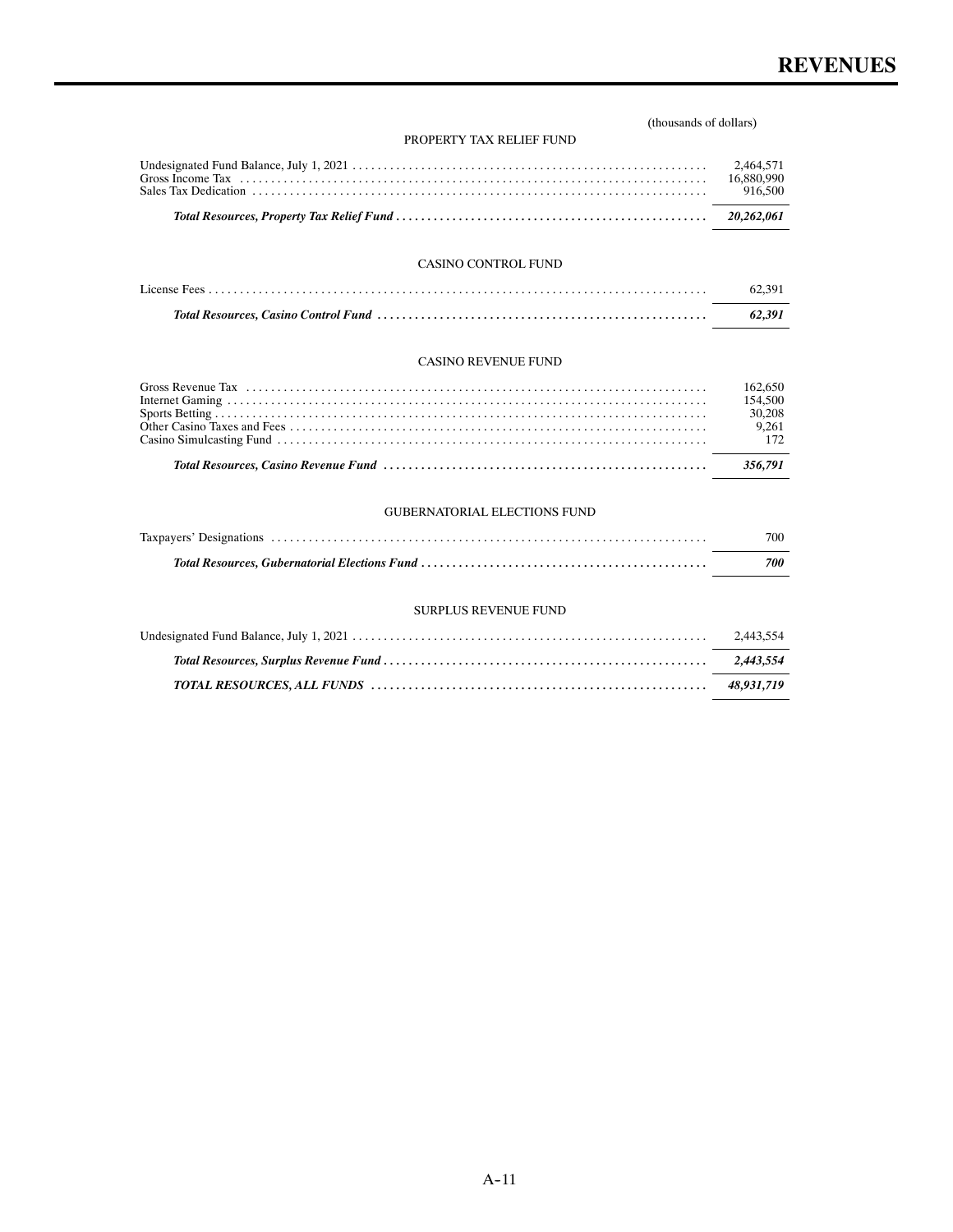**Executive Branch--**

## **Federal Revenue**

(thousands of dollars)

| Department of Agriculture:                                                     |                    |
|--------------------------------------------------------------------------------|--------------------|
|                                                                                | 159,350<br>215,000 |
|                                                                                | 600,000            |
|                                                                                | 1,560              |
|                                                                                | 222,257            |
|                                                                                | 17,975             |
|                                                                                | 2,000              |
|                                                                                | 282<br>5,000       |
|                                                                                | 6,075              |
|                                                                                | 615                |
| National School Lunch Program-Equipment Assistance for School Food Authorities | 1,000              |
|                                                                                | 670                |
|                                                                                | 760<br>1.964       |
|                                                                                | 2,400              |
|                                                                                | 165                |
|                                                                                | 6,461              |
|                                                                                | 1,243,534          |
| Department of Children and Families:                                           |                    |
|                                                                                | 49,649             |
|                                                                                | 44,886             |
|                                                                                | 11,509             |
|                                                                                | 193,347            |
|                                                                                | 299,391            |
| Department of Community Affairs:                                               |                    |
|                                                                                | 20,500             |
|                                                                                | 4,000<br>4,000     |
|                                                                                | 350                |
|                                                                                | 4,800              |
|                                                                                | 140,000            |
|                                                                                | 1,000              |
|                                                                                | 9,500<br>6,000     |
|                                                                                | 8,500              |
|                                                                                | 285,000            |
|                                                                                | 8,023              |
|                                                                                | 7,000              |
|                                                                                | 498,673            |
| Department of Corrections:                                                     |                    |
|                                                                                | 3,000              |
|                                                                                | 250                |
|                                                                                | 1,500<br>750       |
|                                                                                | 250                |
|                                                                                | 250                |
|                                                                                | 3,000              |
|                                                                                | 350                |
|                                                                                | 500<br>600         |
|                                                                                | 500                |
|                                                                                | 750                |
|                                                                                | 400                |
|                                                                                | 200                |
|                                                                                | 4,500<br>2,050     |
|                                                                                | 500                |
|                                                                                | 200                |
|                                                                                | 19,550             |
| Department of Education:                                                       |                    |
|                                                                                | 27,952             |
| Bilingual and Compensatory Education - Homeless Children and Youth             | 120<br>2,294       |
|                                                                                | 275                |
|                                                                                | 5,671              |
|                                                                                | 397,771            |
|                                                                                | 11,840             |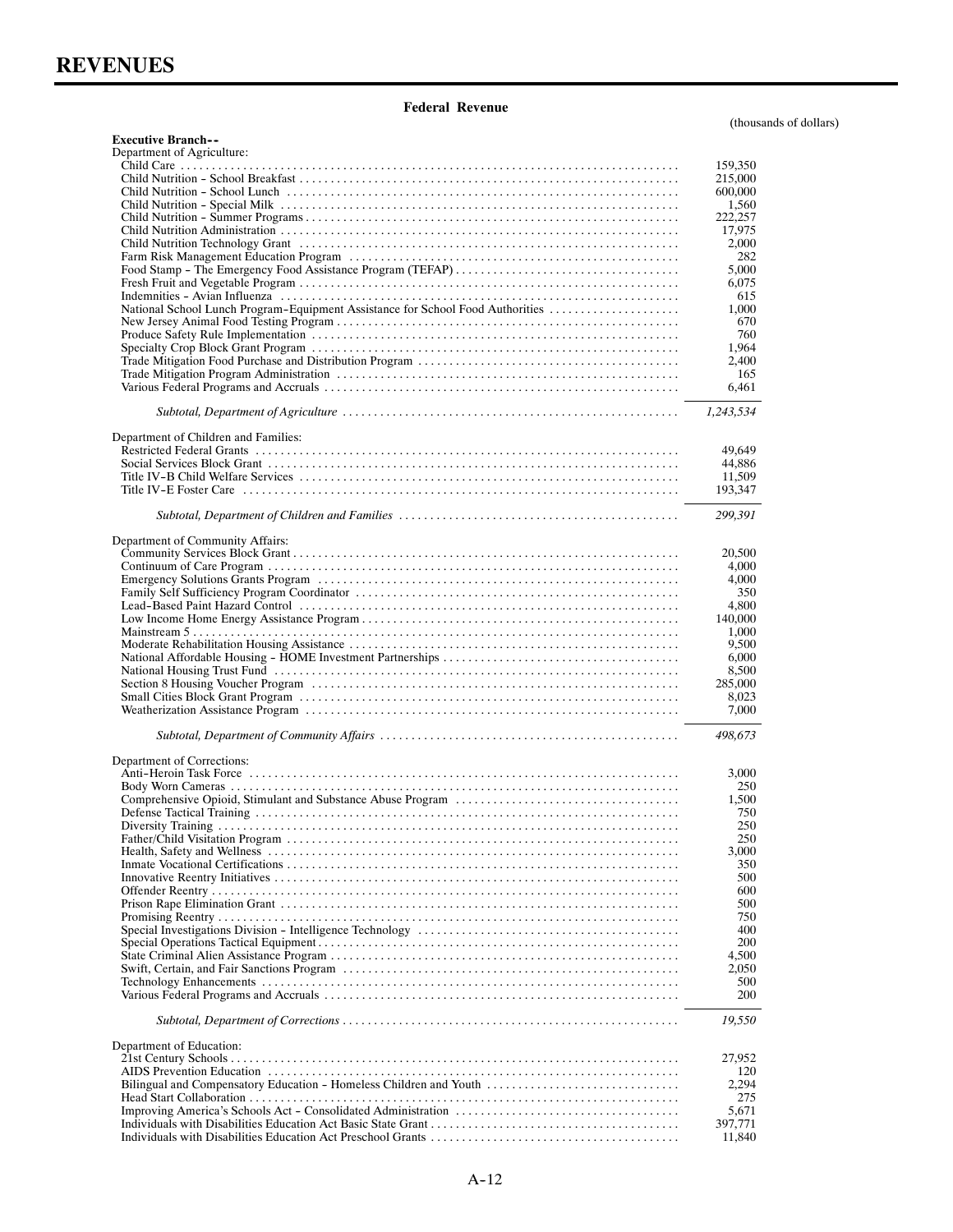| (thousands of dollars)                                                                                    |                  |
|-----------------------------------------------------------------------------------------------------------|------------------|
|                                                                                                           | 20,679           |
|                                                                                                           | 2,544            |
|                                                                                                           | 8,600            |
|                                                                                                           | 27,543           |
|                                                                                                           | 46,451           |
|                                                                                                           | 373,625<br>1,929 |
|                                                                                                           | 2,896            |
|                                                                                                           | 27,000           |
|                                                                                                           |                  |
|                                                                                                           | 957,190          |
|                                                                                                           |                  |
| Department of Environmental Protection:                                                                   |                  |
|                                                                                                           | 10,500           |
|                                                                                                           | 1,800            |
|                                                                                                           | 985              |
|                                                                                                           | 480              |
|                                                                                                           | 2,150            |
|                                                                                                           | 700              |
|                                                                                                           | 700              |
|                                                                                                           | 1,000            |
|                                                                                                           | 480              |
|                                                                                                           | 250              |
|                                                                                                           | 150              |
|                                                                                                           | 1,000            |
|                                                                                                           | 500              |
|                                                                                                           | 1,000            |
|                                                                                                           | 70,000           |
|                                                                                                           | 500              |
|                                                                                                           | 4,465            |
|                                                                                                           | 600              |
|                                                                                                           | 200              |
|                                                                                                           | 500              |
|                                                                                                           | 3,000            |
| Development Compensatory Mitigation Technical Manual and NJ Floristic Quality                             | 6,000            |
|                                                                                                           | 187<br>300       |
| Diesel Emissions Reduction Act - Marine Vessel Emission Reduction                                         | 650              |
|                                                                                                           | 28,200           |
|                                                                                                           | 355              |
|                                                                                                           | 1,070            |
|                                                                                                           | 1,100            |
|                                                                                                           | 135              |
|                                                                                                           | 380              |
|                                                                                                           | 4,245            |
|                                                                                                           | 1.500            |
|                                                                                                           | 4,768            |
|                                                                                                           | 500              |
|                                                                                                           | 3,000            |
|                                                                                                           | 22,535           |
| Land and Water Conservation Fund – City of Trenton Soccer and Fitness Development                         | 1.000            |
|                                                                                                           | 5,000            |
|                                                                                                           | 1,000            |
|                                                                                                           | 320              |
|                                                                                                           | 6,574            |
|                                                                                                           | 700              |
|                                                                                                           | 500              |
|                                                                                                           | 3,500            |
|                                                                                                           | 1,400<br>3,500   |
|                                                                                                           | 120              |
|                                                                                                           | 220              |
|                                                                                                           | 200              |
|                                                                                                           | 674              |
|                                                                                                           | 1,900            |
|                                                                                                           | 365              |
|                                                                                                           | 990              |
|                                                                                                           | 3,830            |
|                                                                                                           | 1,000            |
|                                                                                                           | 500              |
|                                                                                                           | 1,000            |
|                                                                                                           | 500              |
| Readiness & Environmental Protection Integration Infrastructure Resilience & Natural Resource Enhancement | 10,000           |
|                                                                                                           | 2,500            |
|                                                                                                           | 1,000            |
| Species of Greater Conservation Need - Mammal Research and Management                                     | 340              |
|                                                                                                           | 700              |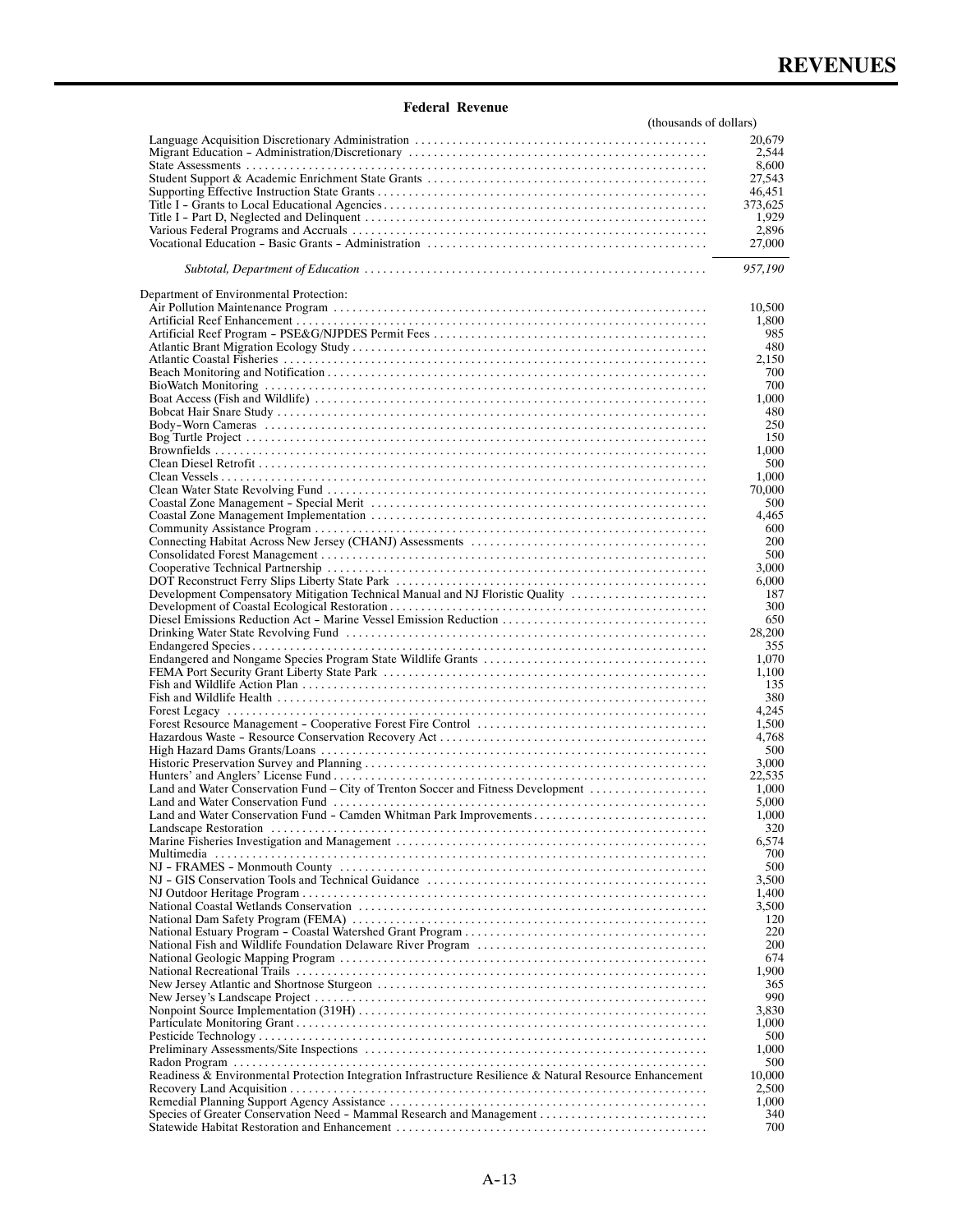| regeral Revellue                                                     |                        |
|----------------------------------------------------------------------|------------------------|
|                                                                      | (thousands of dollars) |
|                                                                      | 5,030                  |
| Underground Storage Tank Program Standard Compliance Inspections     | 1,250                  |
|                                                                      | 6,000                  |
|                                                                      | 1,810                  |
|                                                                      | 800                    |
|                                                                      | 1,000                  |
|                                                                      | 4,787                  |
|                                                                      | 500                    |
|                                                                      | 2,000<br>390           |
| Wildlife and Sport Fish Restoration Partnership Exhibit Development  | 600                    |
|                                                                      |                        |
|                                                                      | 249,385                |
| Department of Health:                                                |                        |
|                                                                      | 2,000                  |
|                                                                      | 1,700                  |
|                                                                      | 1,310                  |
|                                                                      | 769                    |
|                                                                      | 14,786                 |
|                                                                      | 508                    |
|                                                                      | 3,400<br>1,994         |
|                                                                      | 1,419                  |
|                                                                      | 3,400                  |
|                                                                      | 666                    |
|                                                                      | 46,311                 |
|                                                                      | 100                    |
| Conformance with the Manufactured Food Regulatory Program Standards  | 340                    |
|                                                                      | 2,255                  |
|                                                                      | 300                    |
| Early Hearing Detection and Intervention (EHDI) Tracking, Research   | 250                    |
|                                                                      | 13,000                 |
|                                                                      | 350                    |
| Emergency Medical Services for Children (EMSC) Partnership Grants    | 200                    |
|                                                                      | 29,581                 |
|                                                                      | 213                    |
|                                                                      | 96                     |
|                                                                      | 100                    |
|                                                                      | 440                    |
|                                                                      | 889                    |
|                                                                      | 985                    |
|                                                                      | 373                    |
|                                                                      | 17,600                 |
|                                                                      | 3,318                  |
|                                                                      | 450                    |
|                                                                      | 1,958<br>1,764         |
|                                                                      | 9,909                  |
|                                                                      | 240                    |
|                                                                      | 1,000                  |
| Maternal and Child Health (MCH) Early Childhood Comprehensive System | 140                    |
|                                                                      | 13,000                 |
| Maternal, Infant and Early Childhood Home Visiting Innovation Grant  | 1,560                  |
|                                                                      | 11.012                 |
|                                                                      | 14,076                 |
|                                                                      | 1,071                  |
|                                                                      | 945                    |
|                                                                      | 6,889                  |
|                                                                      | 512                    |
|                                                                      | 1,400                  |
|                                                                      | 197                    |
|                                                                      | 672                    |
|                                                                      | 1,582                  |
|                                                                      | 200                    |
|                                                                      | 2,572                  |
|                                                                      | 160                    |
|                                                                      | 1,000<br>500           |
|                                                                      |                        |
|                                                                      | 7,486<br>1,935         |
|                                                                      | 3,700                  |
|                                                                      | 2,350                  |
|                                                                      | 445                    |
|                                                                      | 750                    |
|                                                                      | 5,683                  |
| Prevention & Public Health Fund - Coordinated Integrated Initiative  | 1,187                  |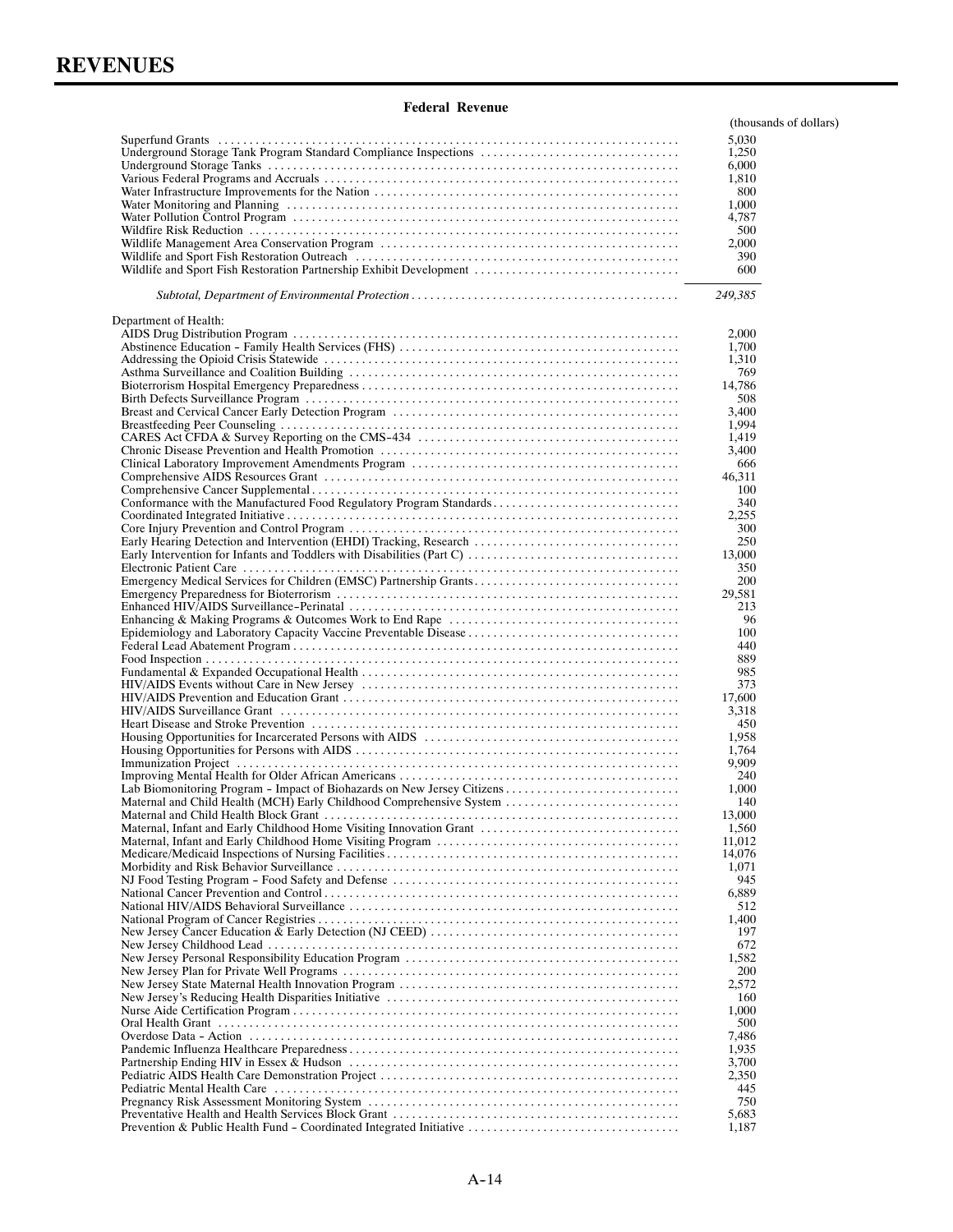| (thousands of dollars)                                                                                                                                                                                                         |                 |
|--------------------------------------------------------------------------------------------------------------------------------------------------------------------------------------------------------------------------------|-----------------|
| Prevention & Public Health Fund - Immunization and Vaccines for Children                                                                                                                                                       | 9,600           |
| Prevention and Management of Diabetes, Heart Disease and Stroke                                                                                                                                                                | 4,215           |
|                                                                                                                                                                                                                                | 4,524           |
|                                                                                                                                                                                                                                | 5,470           |
|                                                                                                                                                                                                                                | 5,470           |
|                                                                                                                                                                                                                                | 2,156           |
|                                                                                                                                                                                                                                | 2,115           |
|                                                                                                                                                                                                                                | 1,300           |
|                                                                                                                                                                                                                                | 1,500<br>2,000  |
|                                                                                                                                                                                                                                | 151,608         |
|                                                                                                                                                                                                                                | 1,319           |
|                                                                                                                                                                                                                                | 2,357           |
|                                                                                                                                                                                                                                | 2,712           |
|                                                                                                                                                                                                                                | 29,369          |
|                                                                                                                                                                                                                                | 3,882           |
|                                                                                                                                                                                                                                | 450             |
|                                                                                                                                                                                                                                | 1,498           |
|                                                                                                                                                                                                                                | 200             |
|                                                                                                                                                                                                                                | 1,942           |
| Women, Infants, and Children (WIC) Farmers' Market Nutrition Program                                                                                                                                                           | 600<br>2,600    |
|                                                                                                                                                                                                                                |                 |
|                                                                                                                                                                                                                                | 481,885         |
|                                                                                                                                                                                                                                |                 |
| Department of Human Services:                                                                                                                                                                                                  |                 |
|                                                                                                                                                                                                                                | 19,363          |
|                                                                                                                                                                                                                                | 203,760         |
|                                                                                                                                                                                                                                | 181,510         |
|                                                                                                                                                                                                                                | 375             |
|                                                                                                                                                                                                                                | 1,664           |
|                                                                                                                                                                                                                                | 20,000          |
|                                                                                                                                                                                                                                | 1,000<br>16,415 |
|                                                                                                                                                                                                                                | 950             |
|                                                                                                                                                                                                                                | 5,200           |
|                                                                                                                                                                                                                                | 5,000           |
|                                                                                                                                                                                                                                | 125             |
|                                                                                                                                                                                                                                | 12,752          |
|                                                                                                                                                                                                                                | 66,001          |
|                                                                                                                                                                                                                                | 34,134          |
|                                                                                                                                                                                                                                | 2,000           |
|                                                                                                                                                                                                                                | 2,138           |
|                                                                                                                                                                                                                                | 2,600           |
|                                                                                                                                                                                                                                | 41,310<br>2,260 |
|                                                                                                                                                                                                                                | 49,261          |
|                                                                                                                                                                                                                                | 213,920         |
|                                                                                                                                                                                                                                | 9,900           |
|                                                                                                                                                                                                                                | 1,000           |
|                                                                                                                                                                                                                                | 368,889         |
|                                                                                                                                                                                                                                | 130,480         |
|                                                                                                                                                                                                                                | 939,701         |
|                                                                                                                                                                                                                                | 240,429         |
|                                                                                                                                                                                                                                | 11, 191, 655    |
|                                                                                                                                                                                                                                | 567,833         |
|                                                                                                                                                                                                                                | 4,350           |
|                                                                                                                                                                                                                                | 6,531<br>13,933 |
|                                                                                                                                                                                                                                |                 |
|                                                                                                                                                                                                                                | 14,356,439      |
|                                                                                                                                                                                                                                |                 |
| Department of Labor and Workforce Development:                                                                                                                                                                                 |                 |
| Assistive Technology (and according to the control of the control of the control of the control of the control of the control of the control of the control of the control of the control of the control of the control of the | 600             |
|                                                                                                                                                                                                                                | 2,417           |
|                                                                                                                                                                                                                                | 77,106          |
|                                                                                                                                                                                                                                | 3,392           |
|                                                                                                                                                                                                                                | 26,911          |
|                                                                                                                                                                                                                                | 812<br>600      |
|                                                                                                                                                                                                                                | 1,633           |
|                                                                                                                                                                                                                                | 4,048           |
|                                                                                                                                                                                                                                | 2,703           |
|                                                                                                                                                                                                                                | 1,020           |
|                                                                                                                                                                                                                                | 3,998           |
|                                                                                                                                                                                                                                | 250             |
|                                                                                                                                                                                                                                | 4,600           |
|                                                                                                                                                                                                                                | 5,000           |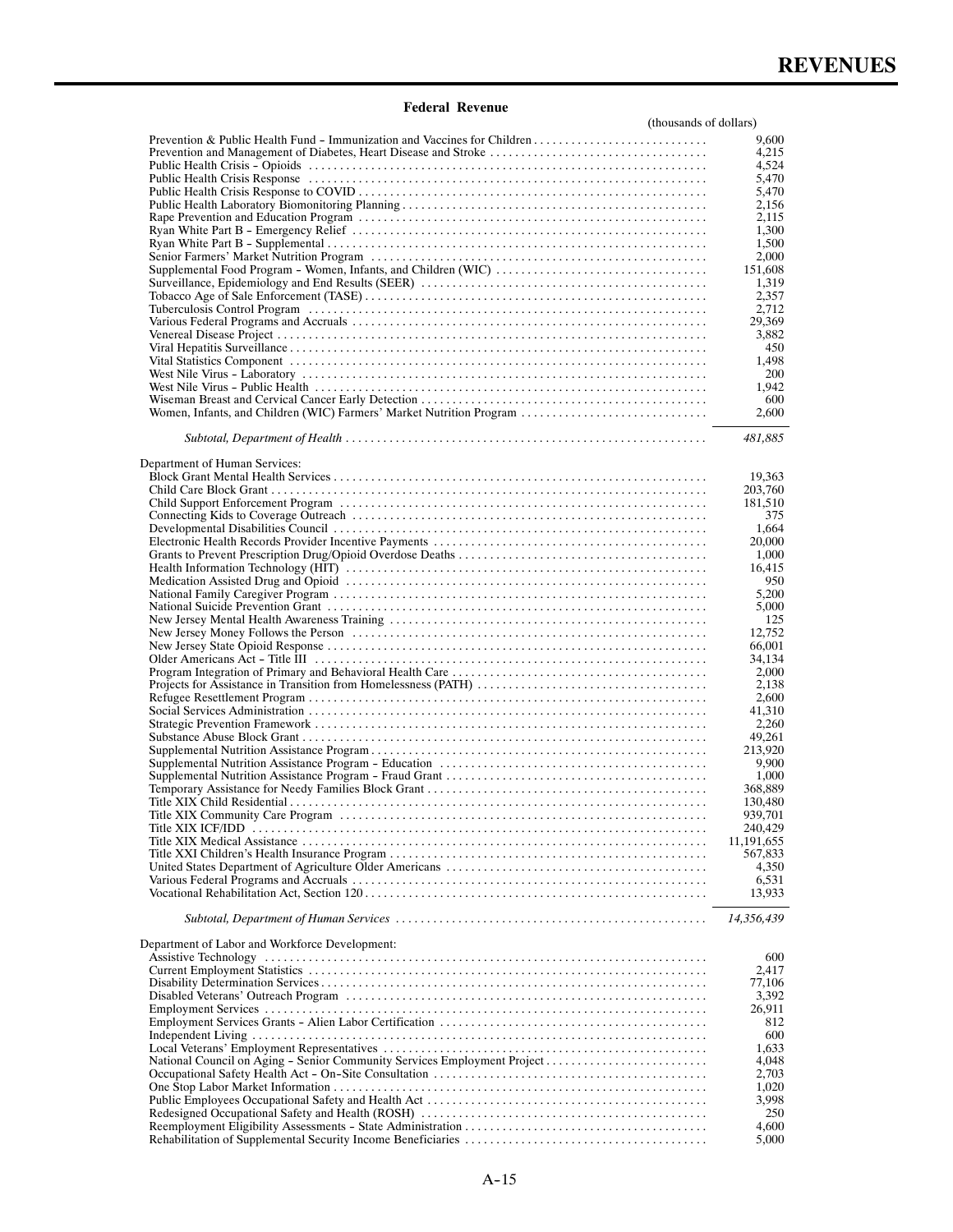|                                                                    | (thousands of dollars) |
|--------------------------------------------------------------------|------------------------|
|                                                                    | 975                    |
|                                                                    | 8,313                  |
|                                                                    | 204,257                |
|                                                                    | 1,803                  |
|                                                                    | 55,045<br>762          |
|                                                                    | 117,392                |
|                                                                    | 19,269                 |
|                                                                    | 542,906                |
| Department of Law and Public Safety:                               |                        |
|                                                                    | 500                    |
|                                                                    | 2,000                  |
|                                                                    | 9,533<br>500           |
|                                                                    | 9,000                  |
|                                                                    | 500                    |
|                                                                    | 50                     |
|                                                                    | 300                    |
|                                                                    | 350                    |
|                                                                    | 2,391                  |
|                                                                    | 18,000                 |
|                                                                    | 2,300                  |
|                                                                    | 1,350                  |
|                                                                    | 41,920<br>7,692        |
|                                                                    | 450                    |
|                                                                    | 1,900                  |
|                                                                    | 4,000                  |
|                                                                    | 1,013                  |
|                                                                    | 3,921                  |
|                                                                    | 2,750                  |
| National Criminal History Program - Office of the Attorney General | 594                    |
|                                                                    | 2,200                  |
|                                                                    | 10,346                 |
| Paul Coverdell National Forensic Science Improvement (Competitive) | 500                    |
|                                                                    | 600<br>3,000           |
|                                                                    | 500                    |
|                                                                    | 10,000                 |
|                                                                    | 2,000                  |
|                                                                    | 250                    |
|                                                                    | 500                    |
|                                                                    | 4,300                  |
|                                                                    | 454                    |
|                                                                    | 550                    |
|                                                                    | 725                    |
|                                                                    | 915<br>750             |
|                                                                    | 225                    |
|                                                                    | 7,202                  |
|                                                                    | 19,050                 |
|                                                                    | 13,500                 |
|                                                                    | 4,557                  |
|                                                                    | 37,070                 |
|                                                                    | 750                    |
|                                                                    | 2,900                  |
|                                                                    | 344                    |
|                                                                    | 1,000                  |
|                                                                    | 3,710                  |
|                                                                    | 238,912                |
| Department of Military and Veterans' Affairs:                      | 205                    |
|                                                                    | 7,763                  |
|                                                                    | 5,984                  |
|                                                                    | 482                    |
|                                                                    | 998                    |
|                                                                    | 80                     |
|                                                                    | 424                    |
|                                                                    | 135                    |
|                                                                    | 208                    |
|                                                                    | 2,141                  |
|                                                                    | 1,671<br>5,000         |
|                                                                    | 350                    |
|                                                                    |                        |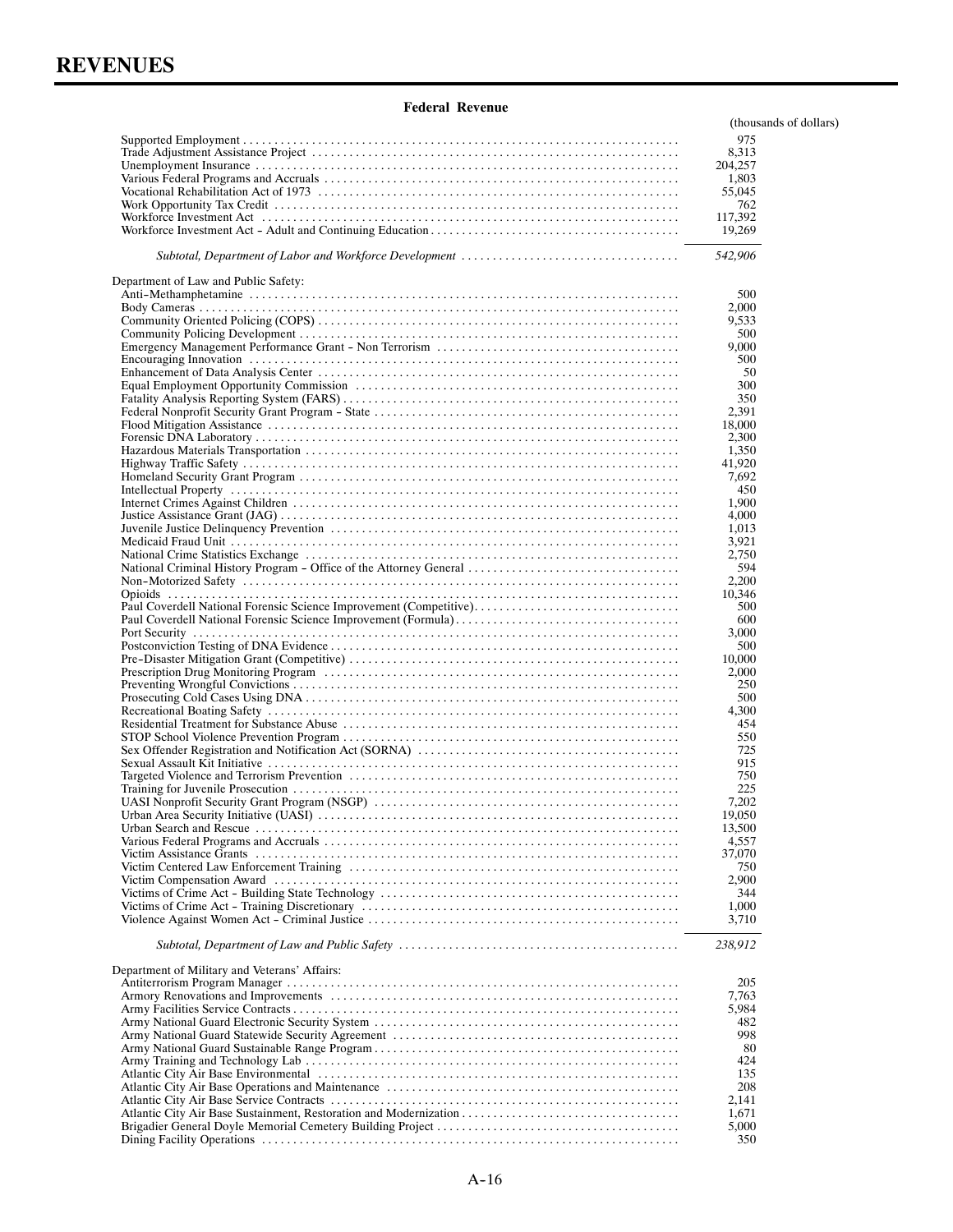| (thousands of dollars)                                                     |                |
|----------------------------------------------------------------------------|----------------|
|                                                                            | 23,100         |
|                                                                            | 14,010         |
|                                                                            | 449            |
|                                                                            | 2,725          |
|                                                                            | 2,953          |
|                                                                            | 15,000         |
|                                                                            | 342<br>1,833   |
|                                                                            | 13,199         |
|                                                                            | 1,897          |
|                                                                            | 100            |
|                                                                            | 4,613          |
|                                                                            | 13,200         |
|                                                                            | 141            |
|                                                                            | 839            |
|                                                                            | 6,419          |
|                                                                            | 1,200          |
|                                                                            | 672            |
|                                                                            | 3,000<br>2,888 |
|                                                                            | 60             |
|                                                                            |                |
|                                                                            | 134,081        |
|                                                                            |                |
| Department of State:                                                       |                |
|                                                                            | 8,035          |
| Gaining Early Awareness and Readiness for Undergraduate Programs (GEAR UP) | 1,200<br>5,000 |
|                                                                            | 48             |
|                                                                            | 976            |
|                                                                            | 255            |
|                                                                            | 1,250          |
|                                                                            | 16,764         |
| Department of Transportation:                                              |                |
|                                                                            | 2,000          |
|                                                                            | 1,600          |
|                                                                            | 1,100          |
|                                                                            | 1,527          |
|                                                                            | 10,670         |
|                                                                            | 16,897         |
|                                                                            |                |
| Special Transportation Fund:                                               |                |
|                                                                            | 1,302,404      |
|                                                                            | 664,020        |
|                                                                            | 1,966,424      |
| Department of the Treasury:                                                |                |
|                                                                            | 300            |
|                                                                            | 800            |
|                                                                            | 1,474          |
|                                                                            | 100            |
|                                                                            | 2,674          |
| Judicial Branch--                                                          |                |
| The Judiciary:                                                             |                |
|                                                                            | 1,325          |
|                                                                            |                |
|                                                                            |                |
|                                                                            | 21,026,030     |

ł,